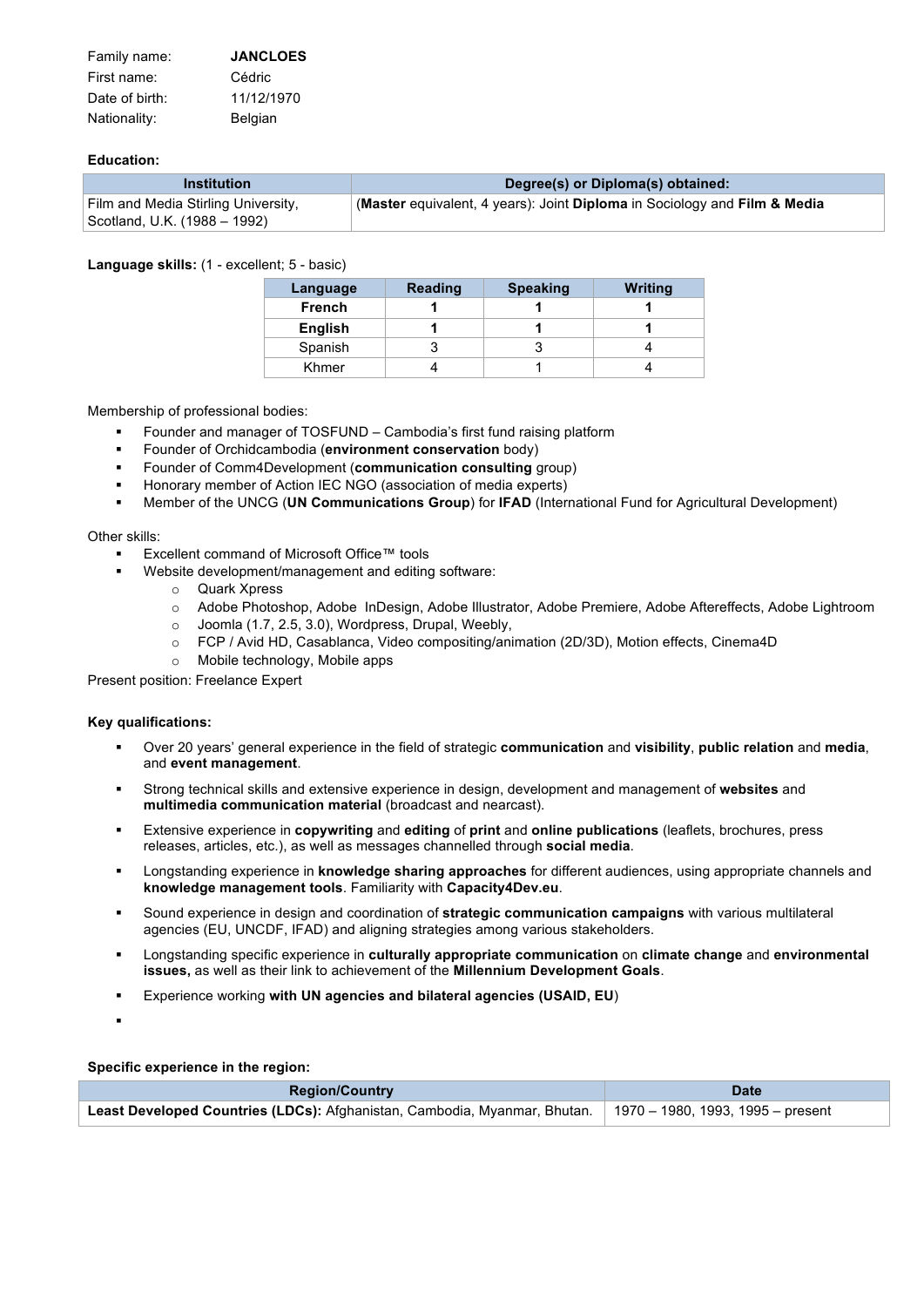# **Professional experience**

|                | <b>Date</b>                                                                                                    | Location                                           | <b>Organisation</b>                                                                                                                | <b>Position</b>                                               | <b>Description</b>                                                                                                                                                                                                                                                                                                                                                                                                                                                                                                                                                                                                                                                                                                                                                                                |
|----------------|----------------------------------------------------------------------------------------------------------------|----------------------------------------------------|------------------------------------------------------------------------------------------------------------------------------------|---------------------------------------------------------------|---------------------------------------------------------------------------------------------------------------------------------------------------------------------------------------------------------------------------------------------------------------------------------------------------------------------------------------------------------------------------------------------------------------------------------------------------------------------------------------------------------------------------------------------------------------------------------------------------------------------------------------------------------------------------------------------------------------------------------------------------------------------------------------------------|
| 0              | 08/2016-<br>present                                                                                            | Phnom Penh                                         | ADB SPCR / STEC, UN<br><b>Habitat, Forum SYD</b>                                                                                   | Capacity<br>Assessment /<br>Knowledge<br>Management<br>Expert | ADB - SPCR - Package C<br>Design and develop plan for M&E climate change integration into national data reporting systems (database mapping and climate<br>integration into collection and management systems<br>Support to project documentation and knowledge management of multiple knowledge products                                                                                                                                                                                                                                                                                                                                                                                                                                                                                         |
|                | $05/2015 -$<br>12/2016                                                                                         | Benin,<br>Bhutan,<br>Mozambique<br>Nepal,<br>Niger | <b>UNCDF – LoCAL</b><br><b>Facility</b><br>Fakri Karim<br>fakri.karim@uncdf.org                                                    | Communicatio<br>n expert                                      | UNCDF (UN Capital Development Fund) LoCAL (Local Climate Adaptive Living Facility) supports LCDs to mainstream climate change<br>adaptation and resilience into planning, contributing to achievement poverty reduction (MDG1) and environmental sustainability (MDG7).<br>Design and write content of brochures, flyers and other publications on global climate change issues and climate adaptation<br>fundina.<br>Manage the programme's platform for online knowledge-sharing.<br>Provide story-telling and video production services, incl. aerial videography.                                                                                                                                                                                                                             |
| $\overline{2}$ | $01/2015 -$<br>12/2016                                                                                         | Cambodia                                           | European Commission   Communicatio<br>/ Particip GmbH<br>ronja.zimmermann@particip<br>.de                                          | n expert                                                      | Support EU diplomacy and outreach by enhancing understanding of its contribution to development and environmentally sustainable<br>growth.<br>Organise various conferences and events (EU Week, Climate Change Diplomacy Campaign, UNFCCC (COP21) campaign).<br>٠<br>Design and manage audio-visual communication campaigns, social media productions.<br>Design and manage various multimedia productions, incl. video info graphics, social media apps (photo competitions on Facebook), and<br>mobile apps such as a COP21 countdown app).<br>Support the EU Delegation in a series of communication activities (incl. training of EU funded project staff).<br>Provide advice to the EU Delegation to enhance effectiveness and coherence of the EU's Public Diplomacy and Outreach Strategy. |
| Ι3             | $12/2014 -$<br>03/2015<br>Contract only<br>until 12/2014 -<br>production of<br>tasks extended<br>to early 2015 | Home based                                         | <b>IFAD</b><br><b>Benoit Thierry</b><br>b.thierry@ifad.org                                                                         | Communicatio<br>n expert                                      | Country Strategic Opportunities Programme / PADEE, Agriculture Services Program for Innovations, Resilience and Extension (ASPIRE,<br>35M USD)<br>Update, edit, finalise all 2014 events, workshops and strategic seminars in IFAD Asia; editing of leaflets, brochures.<br>$\blacksquare$<br>Manage a dynamic web platform using social media to link field level actions to strategic programme design:<br>www.cambodiagreen.org<br>Integration of knowledge management and sharing modules on the website.<br>Integration of project management modules on the website.<br>Video production inputs on specific media for online use. Production of educational tools.<br>Develop country communication portfolio, incl. corporate branding.                                                    |
| $\overline{4}$ | $08/2014 -$<br>12/2014                                                                                         | Cambodia                                           | ADB / Ministry of Interior   Media expert<br>/ Ministry of<br><b>Agriculture, Forestry</b><br>and Fisheries<br>Vuthy@actioniec.org |                                                               | Tonle Sap Poverty Reduction and Smallholder Development Project fosters capacity development for 1,241 Livelihood Improvement Groups.<br>Survey/test materials with specific production inputs in filming and creative design on target beneficiaries and stakeholder.<br>$\blacksquare$<br>Conduct participative workshops.<br>$\blacksquare$<br>Produce awareness-raising and educational material for farmers on key livelihood raising farming technologies.                                                                                                                                                                                                                                                                                                                                  |
| 5              | $08/2013 -$<br>08/2014                                                                                         | Home based                                         | Save the Children Fund<br>Vuthy@actioniec.org                                                                                      | Multi-media<br>expert                                         | Manage focus group discussion to develop TVC spots for Save the Children Fund.<br>Produce two educational TV spots on good parenting.<br>$\blacksquare$                                                                                                                                                                                                                                                                                                                                                                                                                                                                                                                                                                                                                                           |
| 6              | $08/2013 -$<br>08/2014                                                                                         | Home based                                         | <b>UNCDF - LoCAL</b><br><b>Facility</b><br>Fakri Karim<br>fakri.karim@uncdf.org                                                    | Communicatio<br>n expert                                      | Design, establish and manage project's online platform.<br>Write and publish press and social media articles on climate change issues and their relationship to poverty reduction and<br>٠<br>development.<br>Copywrite and edit field stories for publication and web based articles on climate change adaptation and decentralisation.<br>Develop strategic communication guidelines.<br>Conduct video and photo interviews for social media sharing, incl. with GCCA and Capacity4dev knowledge sharing platform.<br>Write and design LoCAL newsletter and brochures in interactive PDF format for mass mailing, UN News centre and UNCDF internal<br>٠<br>news.                                                                                                                               |
| 7              | $06/2012 -$<br>07/2013<br>extension to<br>11/2013                                                              | Cambodia                                           | UNDP<br>Valdemar Holmgren<br>Valdemar.Holmgren@icimo<br>d.org                                                                      | Communicatio<br>n expert                                      | Global Climate Change Alliance (GCCA) – Cambodian Climate Change Alliance (CCCA) is a unified engagement point for development<br>partners, and a multi-donor financial facility to provide resources for climate change capacity building at national and local government level.<br>Develop and implement climate change communication and visibility strategy.<br>$\blacksquare$<br>Conduct interviews among key stakeholders. Organise participative workshops among development partners and cross-sector                                                                                                                                                                                                                                                                                    |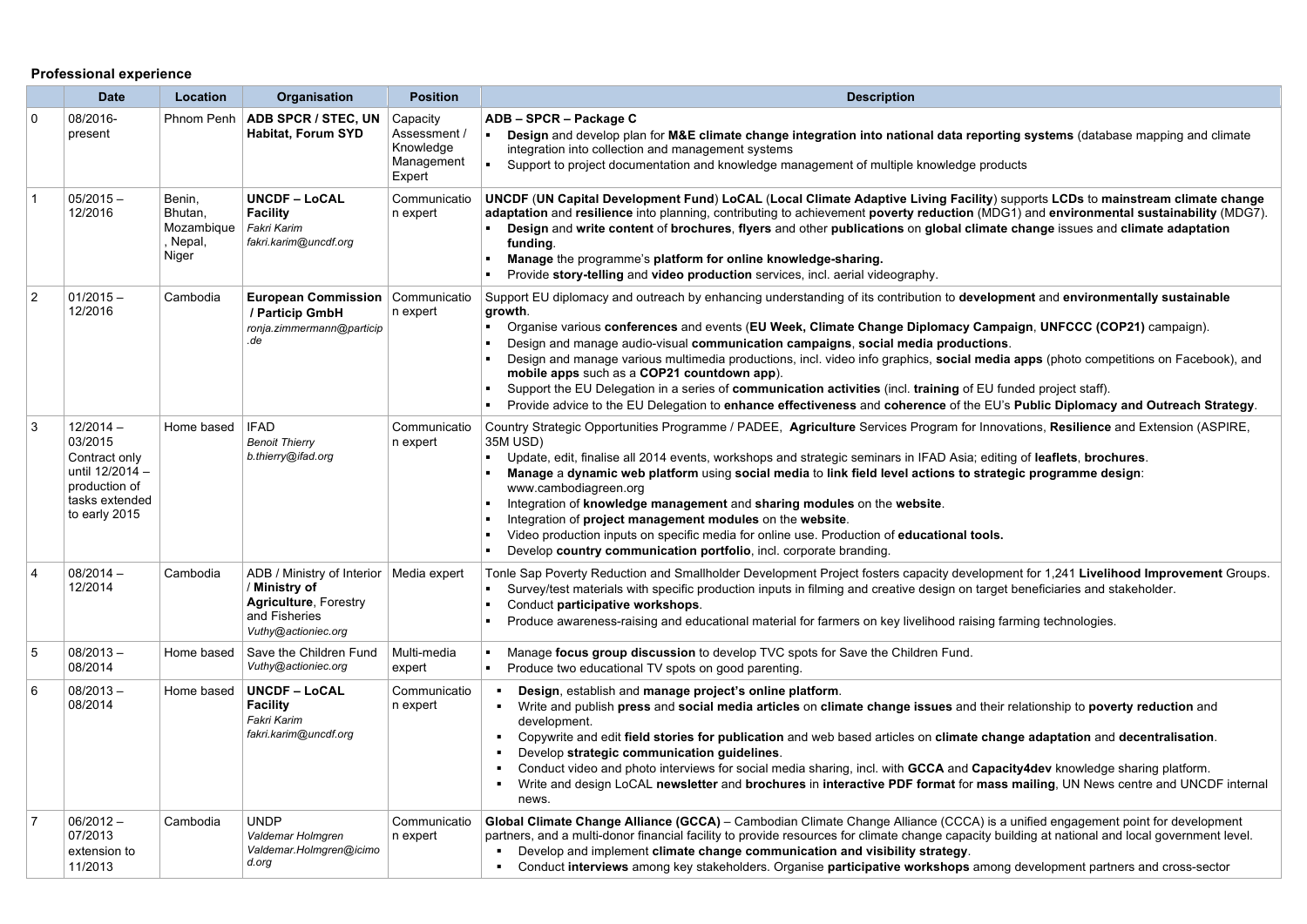|    |                        |                               |                                                                                                                                                              |                                                                  | institutions.<br>Develop Early Warning Colour coding system<br>Media training of Ministry of Information and Ministry of Environment sub-national staff on climate change coverage.<br>$\blacksquare$<br>Develop a cross-sector Education and Awareness Strategy, and integrate into National Climate Change Strategic Plan<br>$\blacksquare$<br>Prepare multimedia content for the GCCA Capacity4dev.eu public and private group<br>$\blacksquare$<br>Create and manage the fully responsive official online climate knowledge and information platform: http://www.camclimate.org.kh/en/<br>$\blacksquare$<br>Produce the 'No Second Chance' official climate change video of the CCCA.<br>$\blacksquare$                                                                                                                                                                                                                                                                                                                                                                                                           |
|----|------------------------|-------------------------------|--------------------------------------------------------------------------------------------------------------------------------------------------------------|------------------------------------------------------------------|-----------------------------------------------------------------------------------------------------------------------------------------------------------------------------------------------------------------------------------------------------------------------------------------------------------------------------------------------------------------------------------------------------------------------------------------------------------------------------------------------------------------------------------------------------------------------------------------------------------------------------------------------------------------------------------------------------------------------------------------------------------------------------------------------------------------------------------------------------------------------------------------------------------------------------------------------------------------------------------------------------------------------------------------------------------------------------------------------------------------------|
| 8  | $09/2012 -$<br>12/2013 | Cambodia                      | <b>IFAD</b><br>Khalid El Harizi<br>k.elharizi@ifad.org                                                                                                       | Team leader                                                      | ASPIRE programme supporting Cambodia Extension Program building climate change shock resilience and disaster risk reduction (DRR).<br>Develop communication strategy for programme-based approach.<br><b>A</b> 1<br>Design, launch and manage participatory knowledge sharing online tool, incl. mechanisms for social media reporting.<br>$\blacksquare$<br>Extensive desk research and survey of key stakeholders to define target audience and ensure effective distribution.<br>Produce farmer video testimonials and vox-pops to present farmers concerns at high-level meetings of Supreme National Economic<br>$\blacksquare$<br>Council.                                                                                                                                                                                                                                                                                                                                                                                                                                                                      |
| 9  | $01/2012 -$<br>present | Home based                    | Comm4Development<br>arnold@comm4developmen<br>t.com                                                                                                          | Founding<br>member                                               | Develop and organise the communication consulting group Comm4Development<br>$\blacksquare$<br>Design of Comm4Development brand and web platform: http://www.comm4development.com<br>Produce content management systems for commercial clients. Design and manage four websites.                                                                                                                                                                                                                                                                                                                                                                                                                                                                                                                                                                                                                                                                                                                                                                                                                                       |
| 10 | $08/2011 -$<br>11/2011 | Cambodia                      | UNDP / Ministry of<br><b>Environment</b><br>Valdemar Holmgrem<br>Valdemar.Holmgren@icimo<br>d.org                                                            | Climate<br>change<br>communication<br>expert                     | UNDP-Cambodian Climate Change Alliance (CCCA) aims to strengthen the National Climate Change Committee (NCCC) in its support to<br>line ministries and CSOs implementing priority climate change actions. It also offers a mechanism for knowledge sharing and learning<br>about climate change that extends beyond the government to civil society and the broader community.<br>Draft and develop the National Climate Change Education and Awareness Strategy. Develop the Communication Action Plan.<br>Conducted individual interviews and group discussions. Assess the communication capacities of the CCD and NCCC.<br>$\blacksquare$<br>Support launch of the Second National Forum on Climate Change. Design the forum brand visuals and all its promotional materials<br>$\blacksquare$<br>(banners, leaflets, presentation formats, videos); Coordinate use of all media and materials with speakers, key stakeholders and<br>participants.<br>Support branding and develop key concepts for web presence. Design and implement targeted knowledge and information sharing<br>$\blacksquare$<br>platform. |
| 11 | $03/2006 -$<br>07/2010 | Home based                    | UNDP / Cambodia<br><b>National Television</b><br>(TVK) / Ministry of<br>Information<br>Khieu Khanarith, Minister of<br>Information.<br>kanharith@hotmail.com | Team leader /<br>Media<br>manager/ (TV<br>Production<br>manager) | <b>Equity Programs</b><br>Covered three main elections in Cambodia with daily election news bulletins and launch of a weekly 45 minute current affairs TV show: Equity<br>Weekly.<br>Mobilise resources, design, launch and overall coordination.<br>$\blacksquare$<br>Manage and supervise 4 journalist teams (in total >20 people).<br>$\blacksquare$<br>Manage production of >143 TV shows with discussions on important issues, incl. numerous issues on environment and climate<br>$\blacksquare$<br>change.<br>Strengthen the role of the media to improve civil participation in political processes.                                                                                                                                                                                                                                                                                                                                                                                                                                                                                                          |
| 12 | $10/2006 -$<br>11/2006 | Myanmar                       | <b>UNICEF: Susan Aitkin</b><br>saitkin@unicef.org                                                                                                            | Team leader /<br>trainer                                         | Avian Influenza and Child Reporting Ethics. Provide overall management of the mission, leading two other consultants. Provide training to<br>over 60 people. Conduct the first journalism trainings ever run in the country for a group of 20 television trainees.                                                                                                                                                                                                                                                                                                                                                                                                                                                                                                                                                                                                                                                                                                                                                                                                                                                    |
| 13 | 08-09/06               | Lao PDR                       | USAID anton.schneider@gmail.com                                                                                                                              | Lead designer                                                    | Avian Influenza prevention project. Train 13 staff from national TV. Develop a local mascot using basic animation techniques.                                                                                                                                                                                                                                                                                                                                                                                                                                                                                                                                                                                                                                                                                                                                                                                                                                                                                                                                                                                         |
| 14 | $03/2006 -$<br>05/2006 | Vietnam,<br>Cambodia,<br>Laos | European Commission   Media expert<br>Sofreco; Allison Coe-Chirossel,<br>lot8@conseilsante.com                                                               |                                                                  | Mid-term evaluation of Reproductive Health Initiative for Youth in Asia (RHIYA) UNFPA Regional programme<br>Consult numerous stakeholders such as student unions, women's unions, parent groups and health media sectors.<br>$\blacksquare$<br>Conduct individual interviews. Collect and evaluate documents for review. Report on findings and conclusions.<br>$\mathbf{u}$ .                                                                                                                                                                                                                                                                                                                                                                                                                                                                                                                                                                                                                                                                                                                                        |
| 15 | $11/2003 -$<br>02/2006 | Cambodia                      | Media Consulting and<br>Development (MC&D)<br>Sebastien Drans,<br>Sebastien.drans@gmail.co<br>$\mathsf{m}$                                                   | Deputy director                                                  | MC&D is a co-founded independent Communication, Multimedia and Development Agency with over 60 staff.<br>Develop and launch MC&D aiming to support development using a range of media (press, radio, video, mobile media).<br>Establish the company's administrative procedures and internal organisation structure.<br>$\blacksquare$<br>Administer publications, daily news and information services (press reviews, press alerts, monitoring).<br>Write articles on various issues, incl. natural resource management and climate change.<br>$\blacksquare$<br>Edit and publish Cambodia's first provincial newspaper (in 22 provinces at 10,000 issues).<br>Launch of numerous weekly digital press products and reviews for business and development sectors.<br>Launch and manage web department, audio-visual department and design department.                                                                                                                                                                                                                                                                |